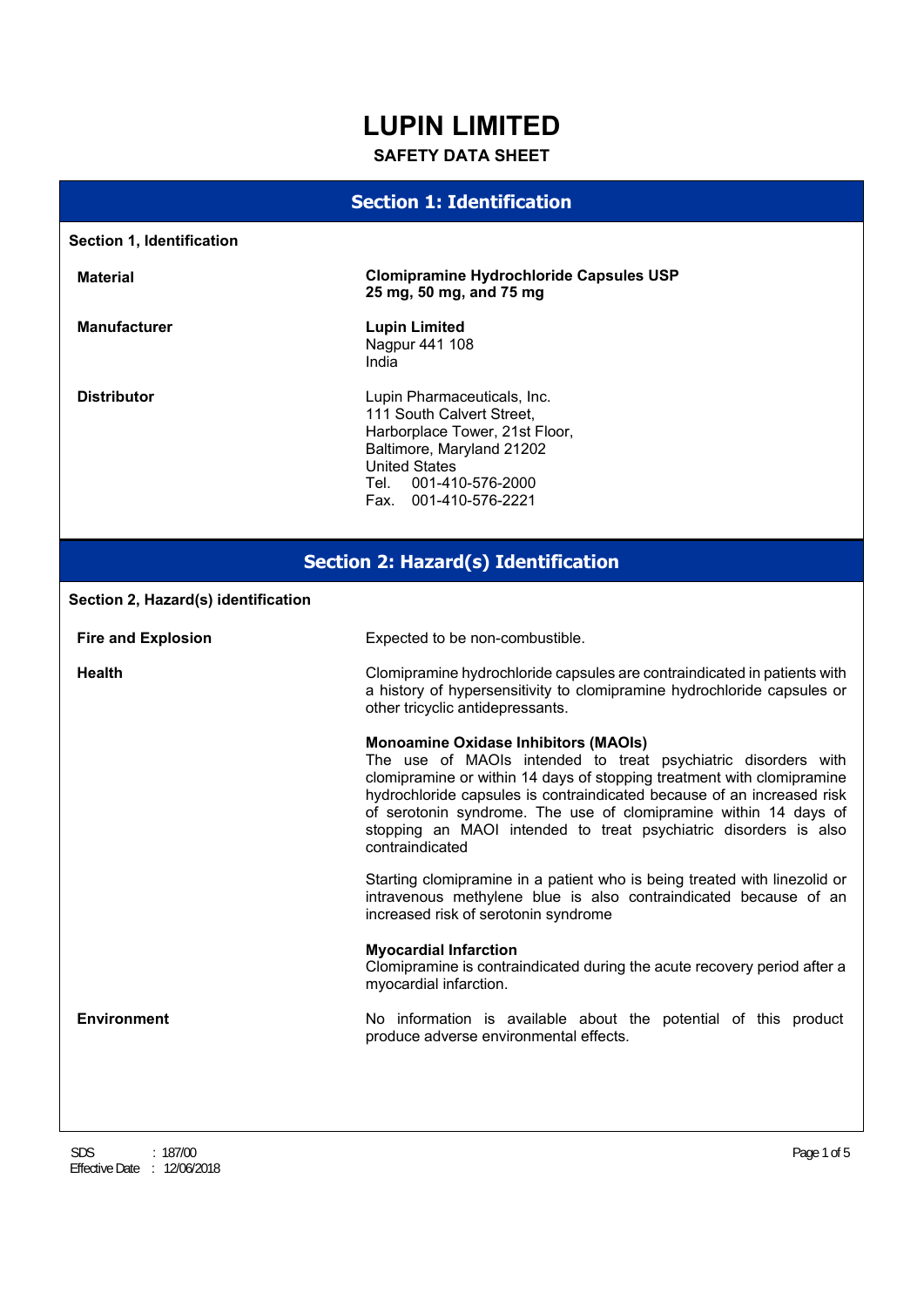|                                                       | <b>Section 3: Composition/Information on Ingredients</b>                                                                                                                                                                                                                                                                                                                                                                                                         |  |
|-------------------------------------------------------|------------------------------------------------------------------------------------------------------------------------------------------------------------------------------------------------------------------------------------------------------------------------------------------------------------------------------------------------------------------------------------------------------------------------------------------------------------------|--|
| Section 3, Composition/information on ingredients     |                                                                                                                                                                                                                                                                                                                                                                                                                                                                  |  |
| Ingredients<br>Clomipramine Hydrochloride             | <b>CAS</b><br>17321-77-6                                                                                                                                                                                                                                                                                                                                                                                                                                         |  |
|                                                       | <b>Section 4: First-Aid Measures</b>                                                                                                                                                                                                                                                                                                                                                                                                                             |  |
| Section 4, First-aid measures                         |                                                                                                                                                                                                                                                                                                                                                                                                                                                                  |  |
| Ingestion                                             | Wash out mouth with water if conscious. Do not induce vomiting unless<br>directed to do so by medical personnel. If large quantities of material are<br>swallowed, obtain medical attention.                                                                                                                                                                                                                                                                     |  |
| <b>Inhalation</b>                                     | Remove from source of exposure. Move individual to fresh air.<br>No inhalation exposure expected with this formulation under normal<br>conditions of use. If symptoms develop, get medical attention.                                                                                                                                                                                                                                                            |  |
| <b>Skin Contact</b>                                   | Remove contaminated clothing immediately. For accidental and non-<br>therapeutic exposures, immediately flush skin with large amounts of<br>water. If irritation (redness, rash, blistering) develops, get medical<br>attention.                                                                                                                                                                                                                                 |  |
| <b>Eye Contact</b>                                    | Rinse cautiously with water for at least 15 minutes. Remove contact<br>lenses, if present and easy to do. Continue rinsing. If eye irritation<br>persists: Get medical attention.                                                                                                                                                                                                                                                                                |  |
| <b>Medical Treatment</b>                              | Treat according to locally accepted protocols. For additional guidance,<br>refer to the current prescribing information or to the local poison control<br>information center. Protect the patient's airway and support ventilation<br>and perfusion. Meticulously monitor and maintain, within acceptable<br>limits, the patient's vital signs, blood gases, serum electrolytes, etc.                                                                            |  |
| <b>OVERDOSAGE</b>                                     | Deaths may occur from overdosage with this class of drugs. Multiple drug<br>ingestion (including alcohol) is common in deliberate tricyclic overdose.<br>As the management is complex and changing, it is recommended that<br>the physician contact a poison control center for current information on<br>treatment. Signs and symptoms of toxicity develop rapidly after tricyclic<br>overdose. Therefore, hospital monitoring is required as soon as possible. |  |
|                                                       | <b>Section 5: Fire-Fighting Measures</b>                                                                                                                                                                                                                                                                                                                                                                                                                         |  |
| <b>Section 5, Fire-fighting measures</b>              |                                                                                                                                                                                                                                                                                                                                                                                                                                                                  |  |
| <b>Fire and Explosion Hazards</b>                     | Assume that this product is capable of sustaining combustion.                                                                                                                                                                                                                                                                                                                                                                                                    |  |
| <b>Extinguishing Media</b>                            | Use extinguishing media appropriate to surrounding fire conditions, such<br>as water, fog, spray, dry chemical, regular foam, carbon dioxide.                                                                                                                                                                                                                                                                                                                    |  |
| <b>Special Firefighting Procedures</b>                | For single units (packages): No special requirements needed.<br>For larger amounts (multiple packages/pallets) of product: Since toxic,<br>corrosive or flammable vapors might be evolved from fires involving this<br>product and associated packaging, self-contained breathing apparatus<br>and full protective equipment are recommended for firefighters.                                                                                                   |  |
| <b>SDS</b><br>: 187/00<br>Effective Date : 12/06/2018 | Page 2 of 5                                                                                                                                                                                                                                                                                                                                                                                                                                                      |  |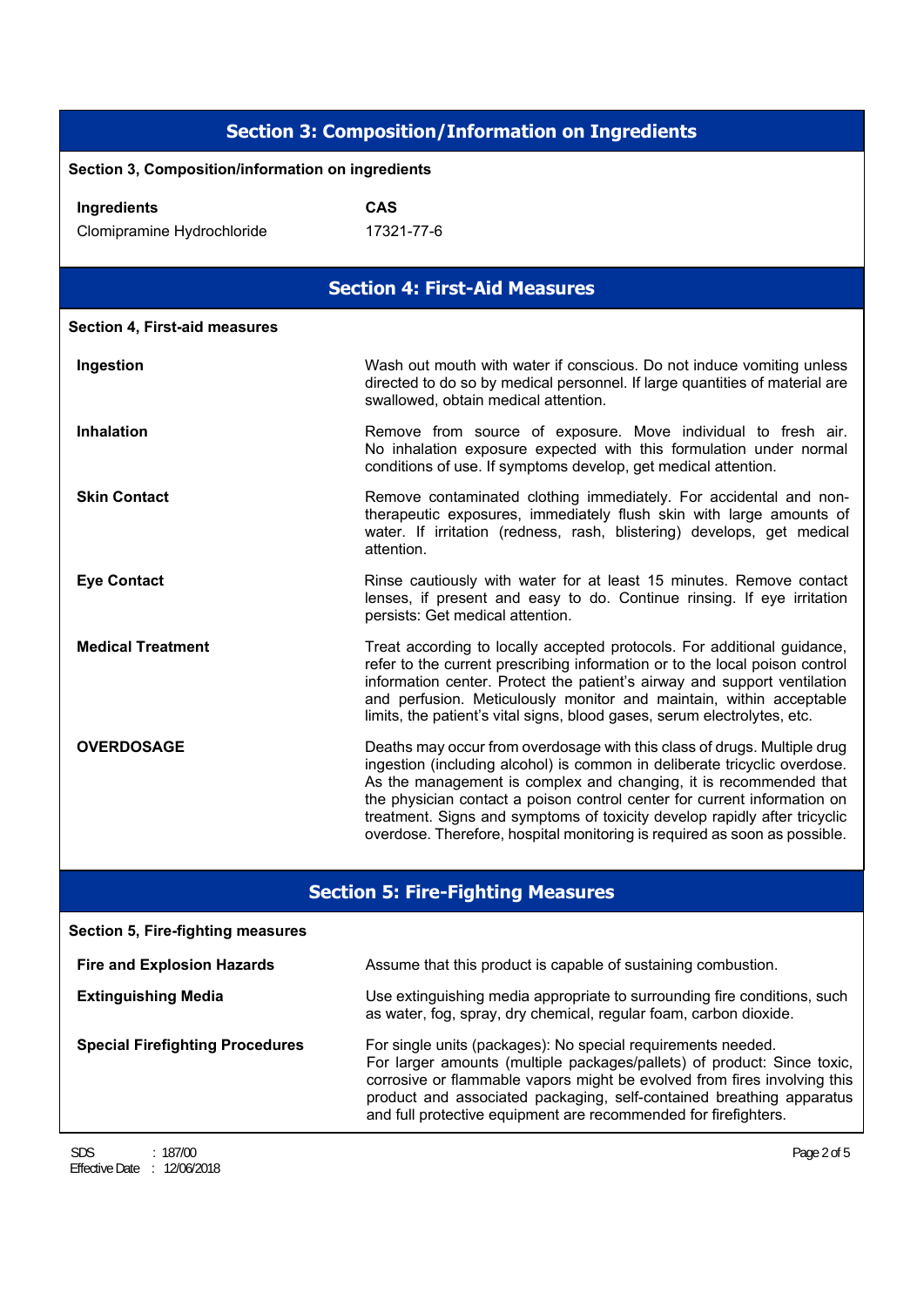**Hazardous Combustion Products** Hazardous combustion or decomposition products are expected when the product is exposed to fire.

### **Section 6: Accidental Release Measures**

**Section 6, Accidental release measures**

| <b>Personal Precautions</b>      | Avoid excessive contact and contact with eyes. Wear safety goggles or<br>shield.                                     |
|----------------------------------|----------------------------------------------------------------------------------------------------------------------|
| <b>Environmental Precautions</b> | For large spills, take precautions to prevent entry into waterways, sewers,<br>or surface drainage systems.          |
| <b>Clean-up Methods</b>          | This material is not known to possess additional hazards when spilled<br>beyond those of other non-hazardous solids. |

### **Section 7: Handling and Storage**

**Section 7, Handling and storage**

**Handling Handling** No special control measures required for the normal handling of this product. Storage **Storage** Store at 25°C (77°F); excursions permitted between 15° to 30°C (59° to 86°F). [See USP Controlled Room Temperature]. Dispense in well-closed containers with a child resistant closure.

# **Section 8: Exposure Controls/Personal Protection**

Protect from moisture.

### **Section 8, Exposure controls/personal protection**

Wear appropriate clothing to avoid skin contact. Wash hands and arms thoroughly after handling.

### **Section 9: Physical and Chemical Properties**

### **Section 9, Physical and chemical properties**

**Physical Form Capsules 25 mg** - Size '2' hard gelatin capsules with melon opaque cap imprinted with 'LU' in black ink and ivory opaque body imprinted with 'C35' in black ink containing white to off white granular powder

> Bottles of 30 (NDC 68180-492-06); Bottles of 60 (NDC 68180-492-07); Bottles of 90 (NDC 68180-492-09) and Bottles of 100 (NDC 68180-492-01)

SDS : 187/00 Page 3 of 5 Effective Date : 12/06/2018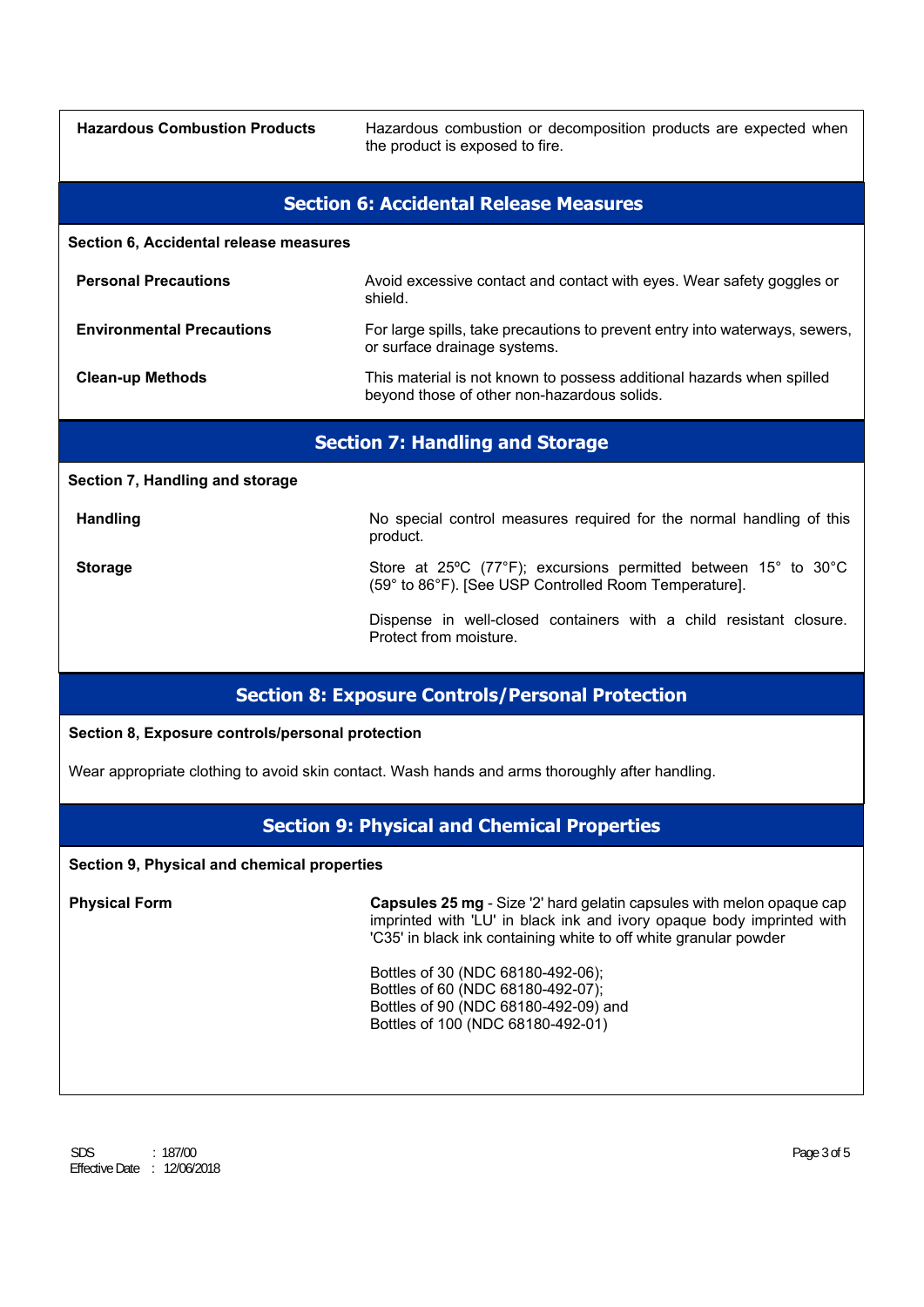**Capsules 50 mg** - Size '1' hard gelatin capsules with blue opaque cap imprinted with 'LU' in black ink and ivory opaque body imprinted with 'C36' in black ink containing white to off white granular powder

Bottles of 30 (NDC 68180-493-06); Bottles of 60 (NDC 68180-493-07); Bottles of 90 (NDC 68180-493-09) and Bottles of 100 (NDC 68180-493-01)

**Capsules 75 mg** - Size '1' hard gelatin capsules with yellow opaque cap imprinted with 'LU' in black ink and ivory opaque body imprinted with 'C37' in black ink containing white to off white granular powder

Bottles of 30 (NDC 68180-494-06); Bottles of 60 (NDC 68180-494-07); Bottles of 90 (NDC 68180-494-09) and Bottles of 100 (NDC 68180-494-01)

# **Section 10: Stability and Reactivity**

### **Section 10, Stability and reactivity**

Stable under recommended storage conditions.

# **Section 11: Toxicological Information**

### **Section 11, Toxicological information**

### **Carcinogenesis, Mutagenesis, Impairment of Fertility**

No evidence of carcinogenicity was found in two 2-year bioassays in rats at doses up to 100 mg/kg, which is 24 and 4 times the maximum recommended human daily dose (MRHD) on a mg/kg and mg/m2 basis, respectively, or in a 2-year bioassay in mice at doses up to 80 mg/kg, which is 20 and 1.5 times the MRHD on a mg/kg and mg/m2 basis, respectively.

In reproduction studies, no effects on fertility were found in rats given up to 24 mg/kg, which is 6 times, and approximately equal to, the MRHD on a mg/kg and mg/m2 basis, respectively.

# **Section 12: Ecological Information**

### **Section 12: Ecological Information**

No relevant studies identified.

### **Section 13: Disposal Considerations**

### **Section 13: Disposal Considerations**

Incinerate in an approved facility. Follow all federal state and local environmental regulations.